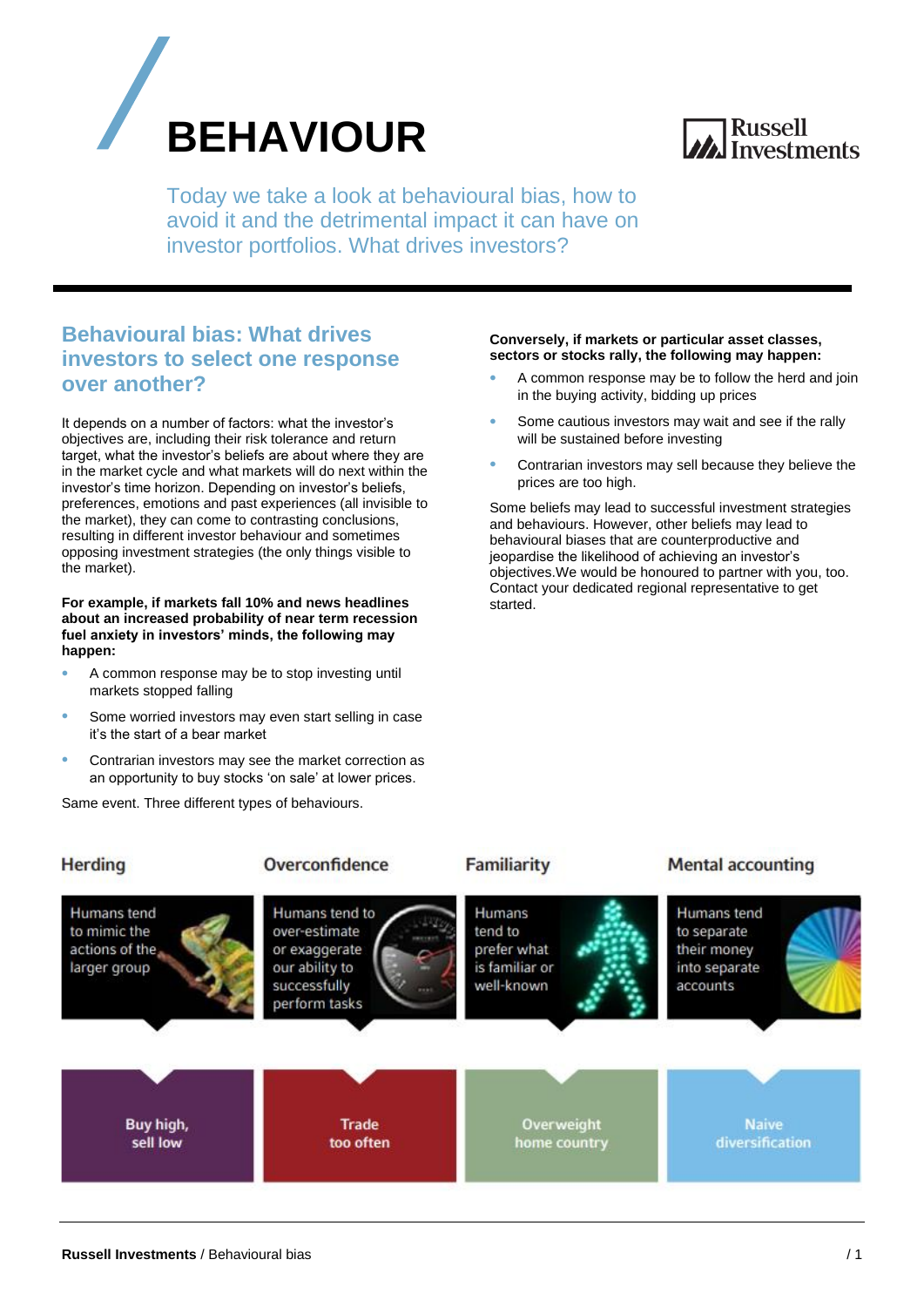# **Examples of behavioural biases & portfolio implications**

To understand what these biases are and why investors exhibit them, we need to remember that our human brains are hard wired for a world of limited and poor information, described as System 1 by behavioural finance specialists (or "Blink").<sup>1</sup> Historically, survival depended on quick pattern recognition and decisive action. As a result, stereotyping and generalising have proved helpful in survival. However, when it comes to investing in a world of uncertainty, these traits can push investors to find patterns that may not actually exist, especially for short term horizons.

| <b>"BLINK": SYSTEM 1</b>                   | "THINK": SYSTEM 2                 |
|--------------------------------------------|-----------------------------------|
| Fast: Freeze, flight or fight              | Slow: Considered                  |
| Intuitive/Autopilot/uncontrolled           | Rational/International/controlled |
| Ignores some information due to<br>speed   | Includes all relevant information |
| Developed over many years                  | More recently developed           |
| Prone to predictable, systematic<br>errors | Can be trained, rule-following    |
| Unconscious/effortless                     | Self-aware/deliberate             |
| Associative                                | Deductive                         |

What are the implications for investors and portfolios if these biases are not kept in check? We will first consider some common bias, what behaviours they may lead to and how the biases may be overcome.<sup>2</sup>

# **Buy high, sell low**

Contrary to the key to successful investing – buying low and selling high, many investors end up doing the opposite. This can inadvertently result because of:

### **Herding biases**

Humans tend to mimic actions of larger group and follow the crowd, e.g. if everyone selling, you sell too and vice versa. Herding comes from our evolutionary need to fit in with the majority because exclusion from the pack can be dangerous as there would be less protection from predators.

### **Greed**

Many investors strive to extract every dollar of profit out of a position before selling out of the investment, which may mean they end up selling after the stock or market has peaked. Alternatively, it can mean buying when the market has already run, at higher prices after others have already made money and identified opportunities early. In both cases, it could be due to investors assuming the market will follow a pattern and continue the rally or decline.

### **Fear and loss aversion**

Humans tend to prefer avoiding losses than acquiring equivalent gains: If someone is confronted with equal amounts of loss and gain, the pain they experience from loss is nearly twice as strong as the pleasure of the gain.<sup>3</sup> Some investors may sell at low prices as the market is falling to avoid more losses despite the investment being a sound one and helpful to achieve their long-term objectives. They may also miss out on true buying opportunities for fear of negative market sentiment continuing the downward trend.<sup>4</sup>

## **Trade too often**

In addition to herding bias, greed and fear emotions, investors may trade too often because of an overconfidence bias: humans tend to overestimate or exaggerate their ability to successfully perform tasks. Russell Investments' recent global analysis showed that the average investor's inclination to chase past performance has cost them 1.8% annually in the 34 year period from 1984 - 2017.<sup>5</sup>

# **Home bias & country specific risk**

Humans tend to prefer what is familiar or well-known. One of the common results of this in portfolios around the world is the home country bias: the tendency to allocate a greater portion of one's portfolio to assets domiciled in your home country. Our global analysis shows that regardless of which home country the investor resides in, this phenomenon is shared across most countries. The home country bias limits the amount of diversification in investor portfolios and exposes investors to significant country-specific risk.

<sup>&</sup>lt;sup>1</sup> Source: "System 1" and "System 2" terminology taken from Daniel Kahneman, Thinking Fast and Slow.

<sup>&</sup>lt;sup>2</sup> Multiple biases may contribute to some particular investor behaviours and investment strategies.

<sup>3</sup> Source: Advances in Prospect Theory – Cumulative Representation of Uncertainty, Tversky and Kahneman, 1992.

<sup>4</sup> Also related to regret aversion bias: fear of bad outcomes and desire to avoid blame for poor result, e.g. fear of missing out on fads or stay out of market to avoid downturn

<sup>5</sup> (1) BNY Mellon Analytical Services, Russell 3000® Index annualised return from January 1, 1984 to December 31, 2017. (2) Russell Investment Group & Investment Company Institute (ICI). Return was calculated by deriving the internal rate of return (IRR) based on ICI monthly fund flow data which was compared to the rate of return if invested in the securities of the Russell 3000® Index and held without alteration from January 1, 1984 to December 31, 2017. This seeks to illustrate how regularly increasing or decreasing equity exposure based on the current market trends can sacrifice even market like returns. Indexes and/or benchmarks are unmanaged and cannot be invested in directly. Returns represent past performance, are not a guarantee of future performance, and are not indicative of any specific investment. See investor behaviour analysis for more detail.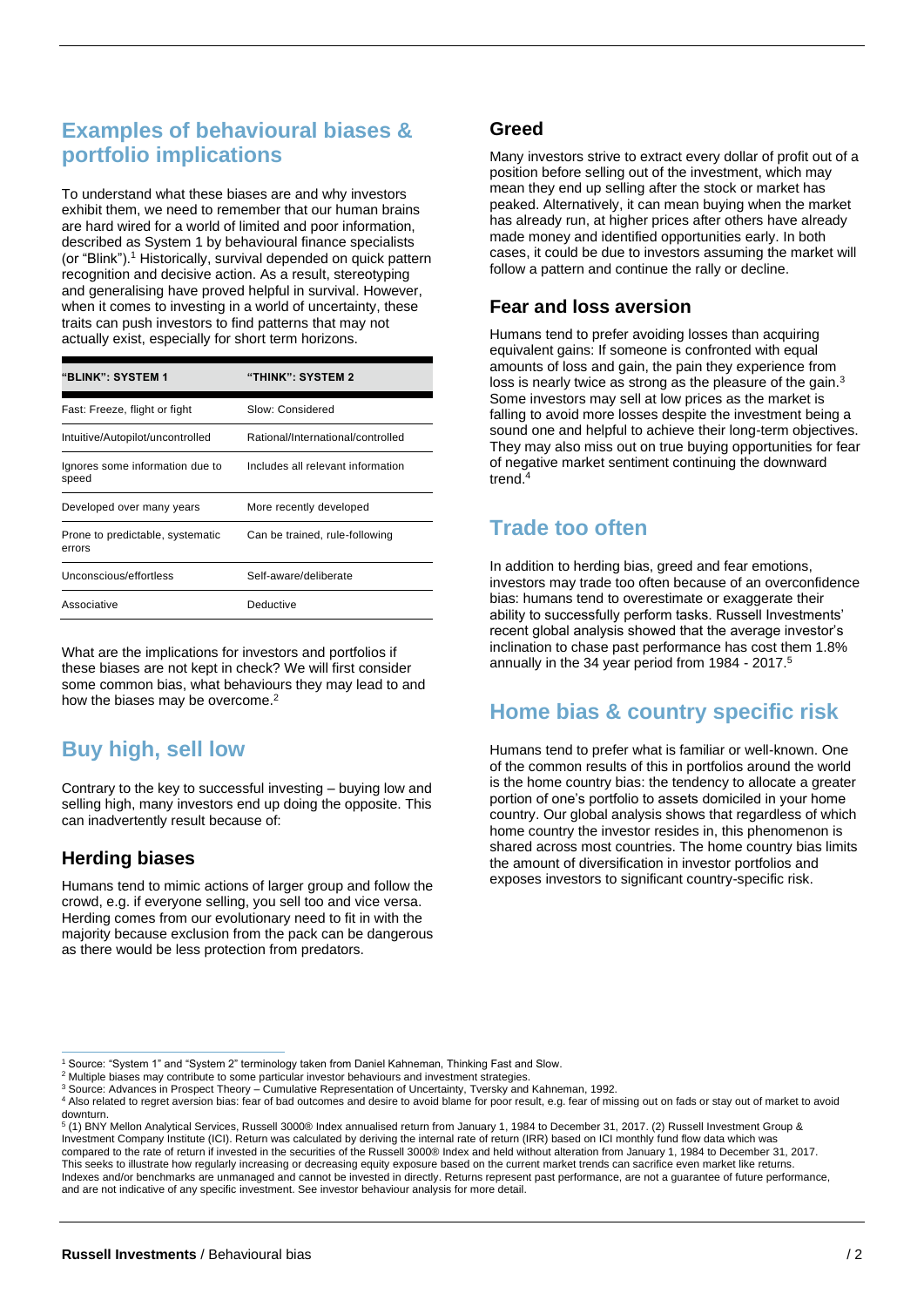

### **Naive diversification**

Due to our hard-wired brains looking for simplification and generalisation, investors may exhibit mental accounting in their portfolio decision making - a tendency to separate money into separate accounts<sup>6</sup> and overlook the aggregate investment strategy. This can lead to unintended concentrated risks in portfolios and at worse, poorly diversified portfolios.

For example, during the market sell-off earlier in 2018, U.S. large cap equities were hit the hardest while returns from Treasury bonds also fell. On the other hand, non-traditional fixed income sectors like prepayment and bank loans delivered positive returns and real assets and other 'in between' investments (e.g. high yield, emerging market debt, commodity, real estate and infrastructure) were less impacted than traditional shares. These alternatives had lower correlations with the traditional asset classes of bonds and shares, potentially providing clients with a smoother path to long-term outcomes.

## **How to avoid behavioural bias**

As humans, we all suffer from some biases. But many of these can be reduced by a robust, objective and disciplined process. The first step is to recognise and openly accept our biases. Take decision-making seriously and recognise that sometimes it's the decisions you choose not to make that count more than the decisions you do make.

<sup>&</sup>lt;sup>6</sup> For example, a cash account for basic expenditures, a growth shares portfolio to fund education needs or vacation, a conservative bond portfolio for retirement needs.